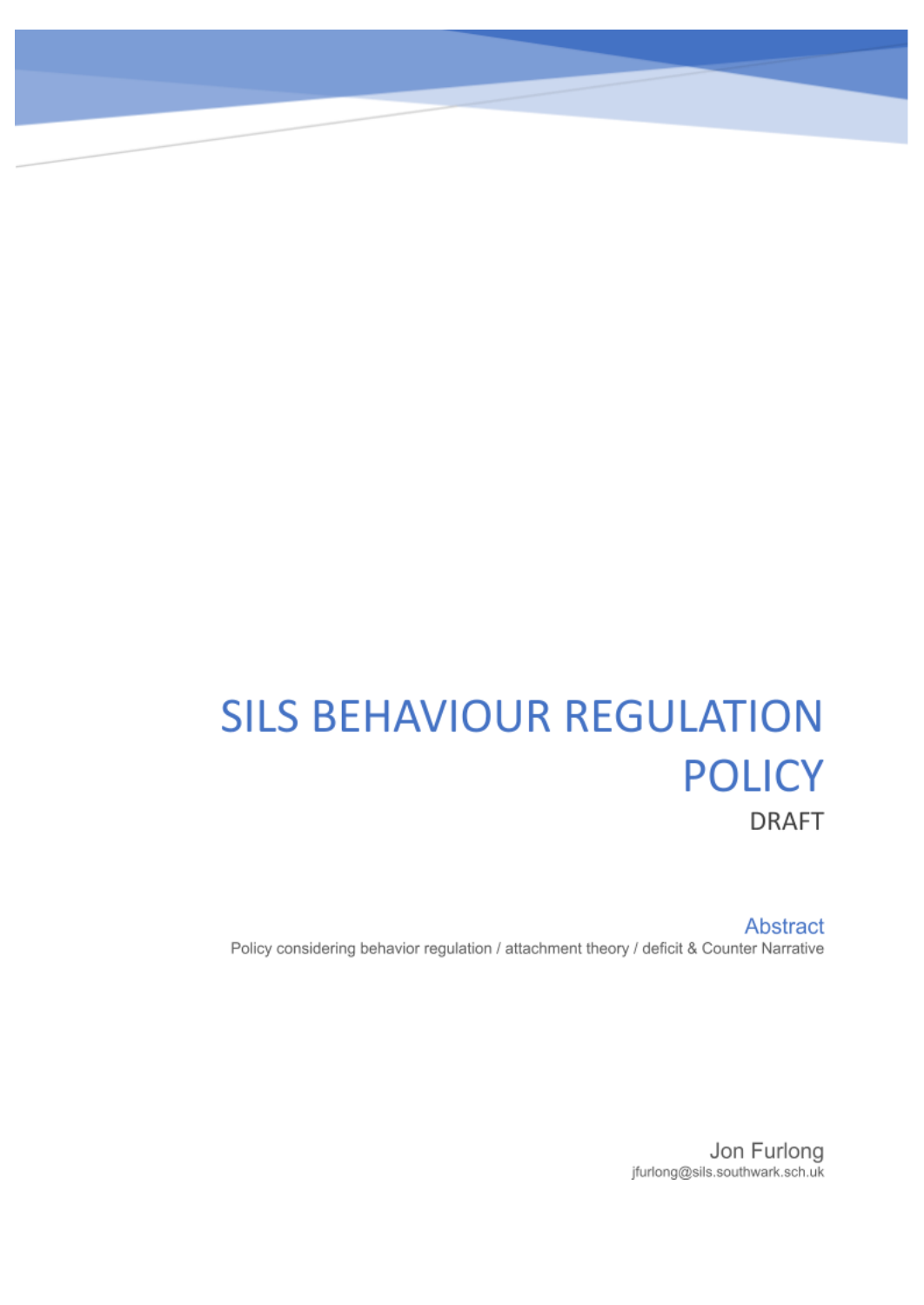School logo Date policy agreed: Date of next review: Headteacher signature: Chair of Governors' signature

## **1) School motto/slogan/vision statement**

#### **Our Ethos…**

To enable our students to flourish and grow in all aspects of their development. Ensuring that no young learner is educationally disadvantaged.

#### **Our vision…**

1...<br>
The families in all aspects of school life. Understanding our emotions is key to<br>
regulation and to empower individuals to make informed choices both in sch<br>
ider world.<br>
Walues<br>
Growth, Resilience, Excellence, Ambit We will work towards the positive emotional mental health and well-being of our staff, pupils and families in all aspects of school life. Understanding our emotions is key to behaviour regulation and to empower individuals to make informed choices both in school and the wider world.

Our Core Values

## **Growth, Resilience, Excellence, Ambition and Respect**

**Growth**: The act or process, or a manner of growing; development; gradual increase.

**Resilience:** The ability of a person to adjust to or recover readily from illness, adversity, major life changes, etc.

**Excellence:** The fact or state of excelling; superiority; eminence.

**Ambition:** An earnest desire for some type of achievement or distinction, as power, honour, fame, or wealth, and the willingness to strive for its attainment.

**Respect**: Esteem for or a sense of the worth or excellence of a person, a personal quality or ability, or something considered as a manifestation of a personal quality or ability.

At SILS, we recognise that understanding our emotions is a key aspect of understanding and regulating behaviour. Through Emotion Coaching and being attachment aware, both children and adults are able to both regulate their behaviour and to create an environment that is conducive to learning. We understand that part of our role, in partnership with home, is to help pupils to understand what is right and wrong.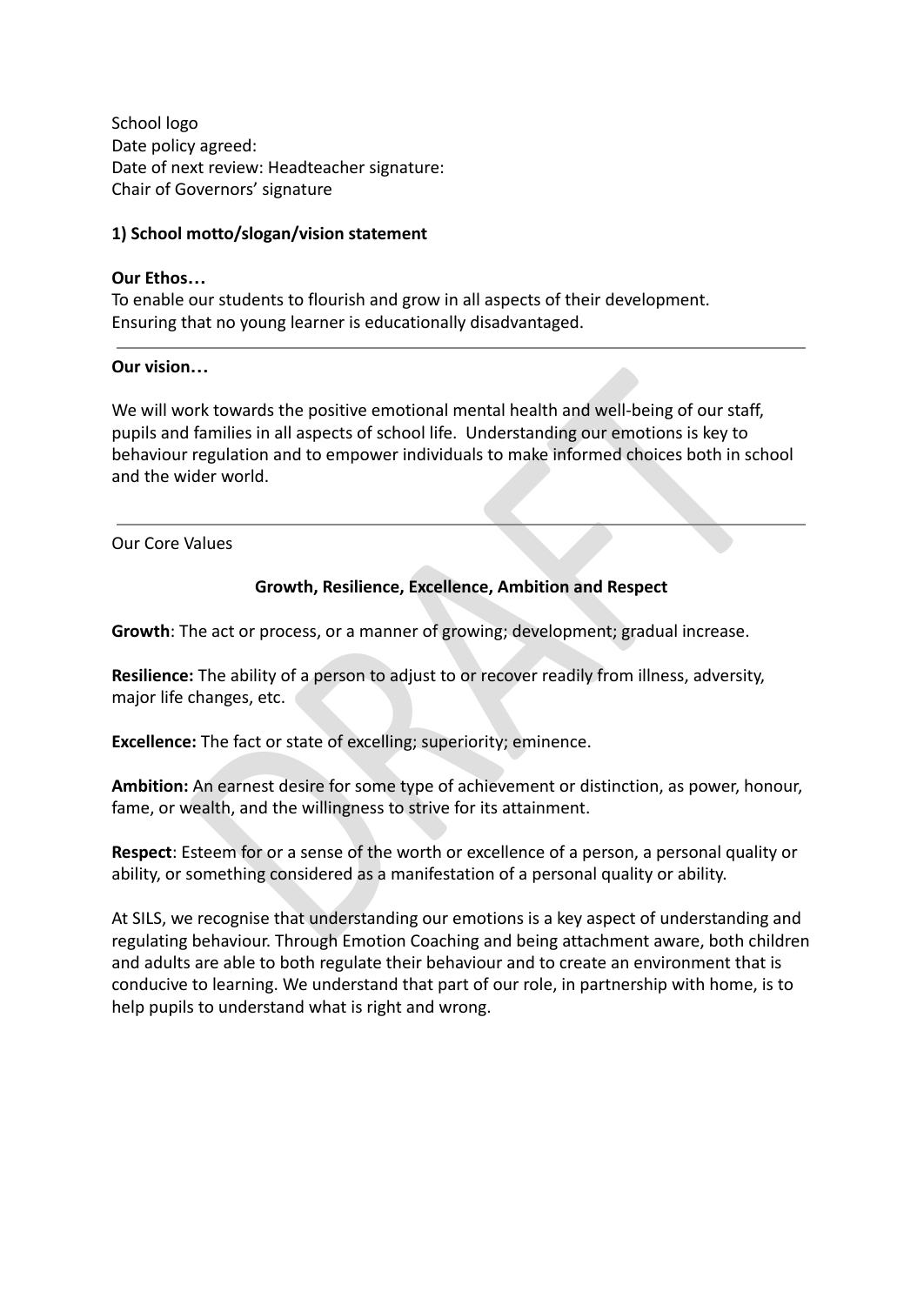Underpinning this policy is the belief that everyone can learn to self-manage/self- regulate their own emotions and behaviour. Through this we encourage reflective thinking and do not accept prejudice in any form. Ultimately, we wish to give our students confidence about their capacity to think for themselves and to make sense of their own lives and experiences, hopefully beyond school and into the real world.

## **2) Policy Statement**

This policy was based on Guidance provided by the Local Authority and has included input from: members of staff, representatives from the governing body, parents and carers, pupils / students, our School Nurse, etc.

## **3) Policy Scope**

This policy is for all staff, pupils / students, parents and carers, governors, visitors and partner agencies working within the school and provides guidelines and procedures as to how our school supports and responds to behaviour.

## **4) Policy Aims and Objectives**

Our school is committed to the emotional mental health and well-being of its staff, pupils / students and parents/carers. We expect to work towards this in all aspects of school life, and to provide an ethos, environment and curriculum that supports the social, emotional and mental health of the whole school community.

It is acknowledged that members of the school community may have very different parenting experiences and views on behaviour. However, the aim of our Behaviour Regulation Policy is to bring us all together to adhere to some basic key principles and practices that reflect our school ethos.

is, our school Nurse, etc.<br>
scope<br>
is for all staff, pupils / students, parents and carers, governors, visitors and<br>
gencies working within the school and provides guidelines and procedures as<br>
chool supports and responds SILS treats all students with unconditional respect and has high expectations for both adults' and children's learning and social behaviours. Our school is calm and purposeful. It prides itself on excellent relationships and high levels of care. We understand that positive behaviour can be taught and needs to be modelled. We understand that negative behaviour can signal a need for support which we will provide without diluting our expectations.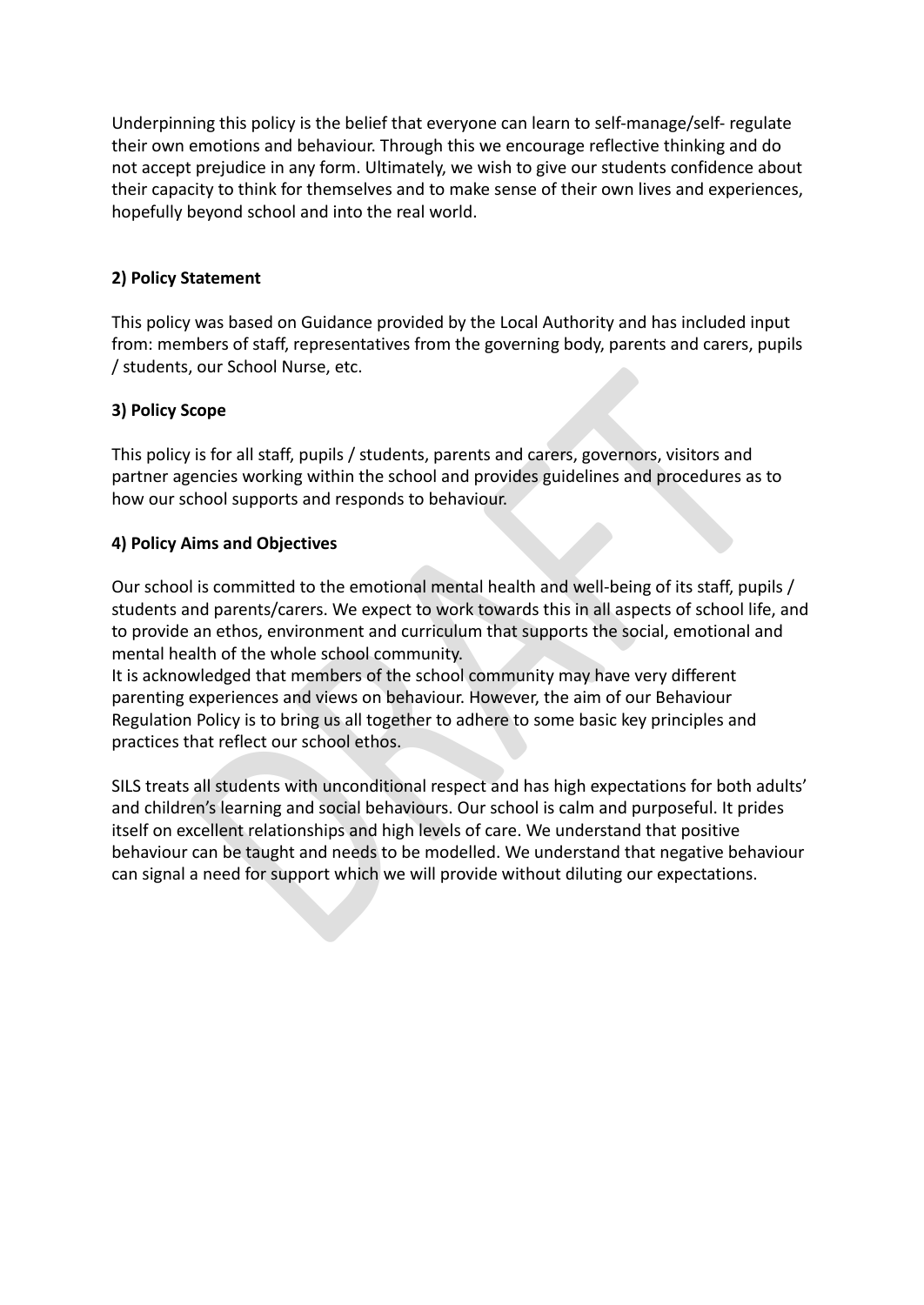## **Policy Aims**

• To maintain a caring, orderly community in which effective learning can take place and where there is mutual respect between members

• To help students develop a sense of worth, identity and achievement

• To help all students to become self-regulated, able to accept responsibility for their own actions and make positive choices

• To develop in all students the ability to listen to others; cooperate and to appreciate other ways of thinking and behaving

Inking and behaving<br>achieve these aims through a policy based on rights, responsibilities and rest<br>varias, privileges, and positive role-modelling support the development of<br>tion and the capacity to make positive choices.<br> We aim to achieve these aims through a policy based on rights, responsibilities and respect. Praise, rewards, privileges, and positive role-modelling support the development of self-regulation and the capacity to make positive choices.

## **5) Policy Links**

This Behaviour Regulation Policy links to the following other policies we hold in school:

- ∙ PSHE Education Policy
- ∙ Anti-bullying Policy
- ∙ Equality Policy
- ∙ Health and Safety Policy
- ∙ Safeguarding Policy
- ∙ Restraint Policy
- ∙ E-safety policy
- ∙ Cyber-bullying policy
- ∙ De-escalation and positive-handling Policy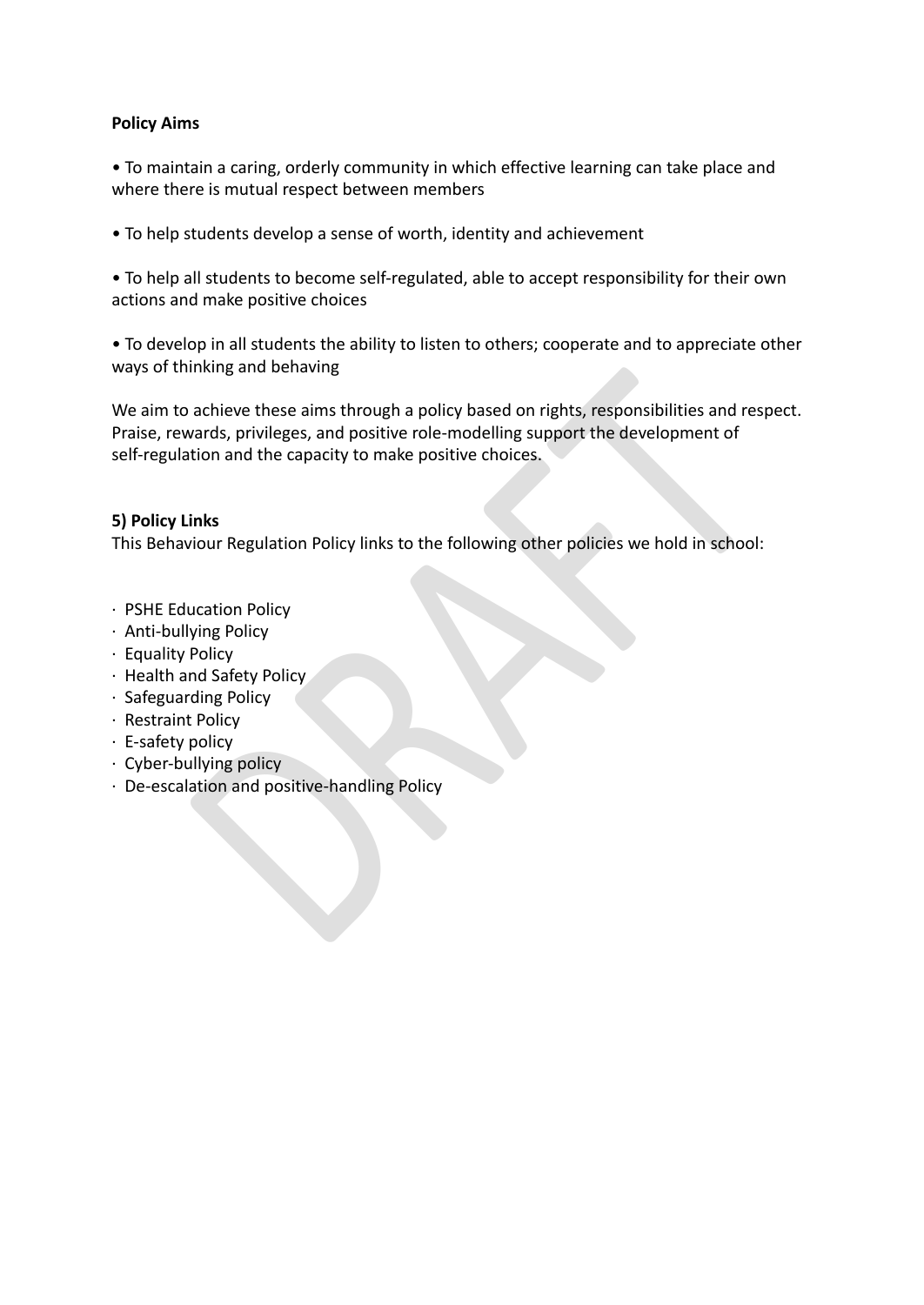## **6) Roles and Responsibilities**

- The role of the governing body:

The governing board is responsible for reviewing and approving the written statement of behaviour principles

The governing board will also review this behaviour policy in conjunction with the headteacher and monitor the policy's effectiveness, holding the headteacher to account for its implementation.

## - The role of the Headteacher and senior leadership team:

The headteacher is responsible for reviewing this behaviour policy in conjunction with the governing board, giving due consideration to the school's statement of behaviour principles. The headteacher will also approve this policy.

of the Headteacher and senior leadership team:<br>
reacher is responsible for reviewing this behaviour policy in conjunction with<br>
board, giving due consideration to the school's statement of behaviour princi<br>
reacher will al The headteacher and senior leadership team will ensure that the school environment encourages positive behaviour and that staff deal effectively with poor behaviour, and will monitor how staff implement this policy to ensure rewards and sanctions are applied consistently.

- The role of parents/carers/guardians:

Parents, carers and guardians are responsible for the regular attendance and punctuality of their child, to work in partnership with the school to ensure that their child meets the school's values and expectations to work with the emotional coaching model in order to regulate and display positive behaviour.

Parents, carers and guardians must also inform us in writing if they intend to take extended school leave during term-time. They must also inform the school of any changes to circumstances that may affect their child's learning or behaviour.

SILS also expects that Parents, carers and guardians keep in regular contact with the school through academic, behaviour or attendance review days and respond to letters of phone calls.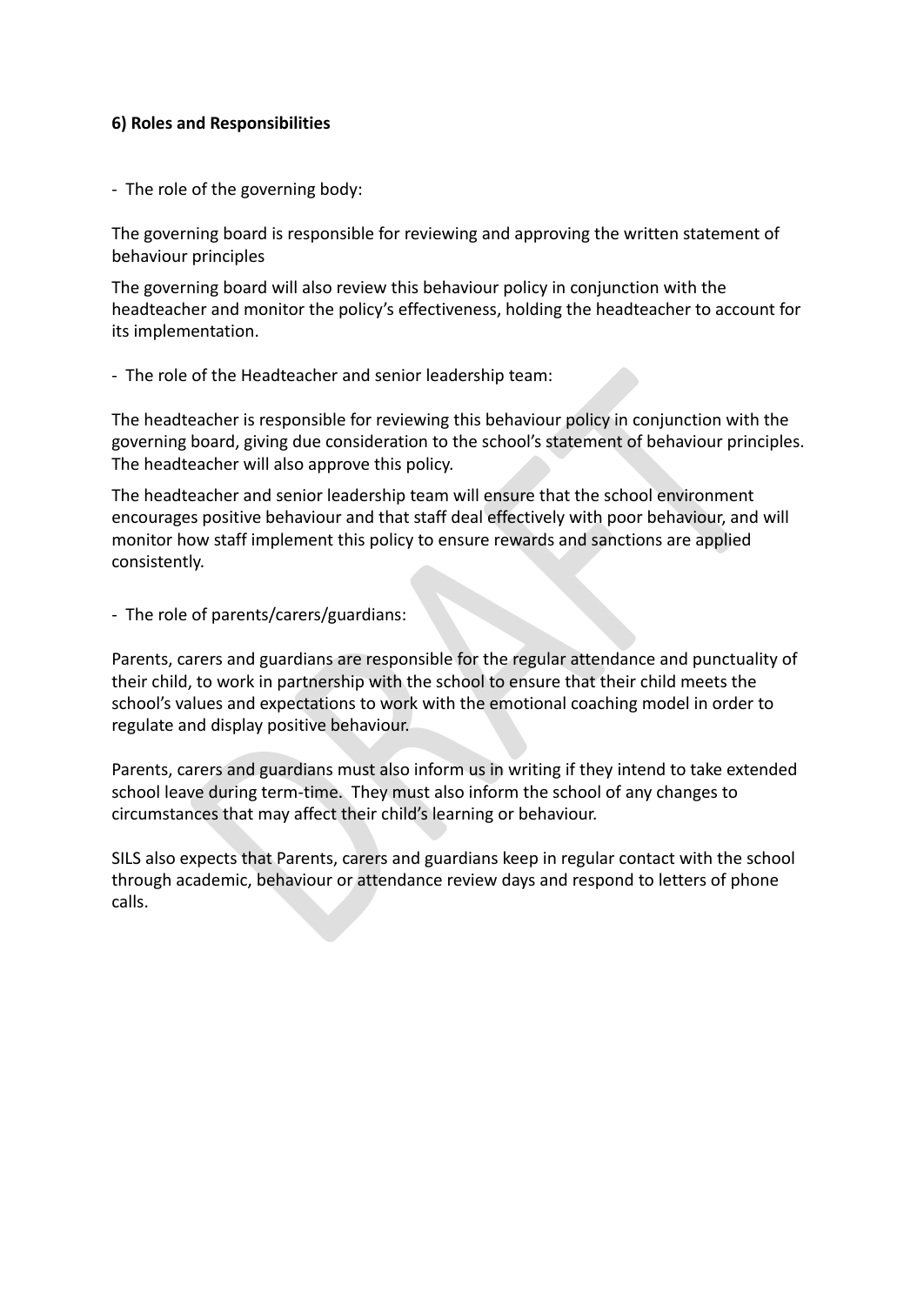## **7) Approach and Policy Application**

"Maintaining good behaviour is the responsibility of all staff, governors and parents. We expect our staff and parents to be a good role model for our children as we develop their attitudes for all aspects of life".

SILS approach and policy is based on the emotional coaching method. Emotional coaching teaches individuals methods to support themselves when struggling to regulate behaviour. This will enable the user to diffuse and de-escalate situations where we can become upset, angry or aggressive.

Coaching considers the needs, feelings and emotions to identify the present<br>
and then work on strategies to allow the user to regulate themselves which<br>
more effective response.<br>
<br>
<u>emotion coaching allows</u> a person to cre Emotional coaching considers the needs, feelings and emotions to identify the presented behaviour and then work on strategies to allow the user to regulate themselves which will result in a more effective response.

How does emotion coaching work?

Emotional coaching allows a person to create a framework to base their self-regulation around with opportunities to learn strategies in the moment. We follow a 4-step process:

## Step 1

# **Recognising the child's feelings and empathising with them**

Step 2

# **Validating the feelings and labelling them**

# Step 3

# **Setting limits on behaviour (if needed)**

Step 4

# **Problem-solve with the child**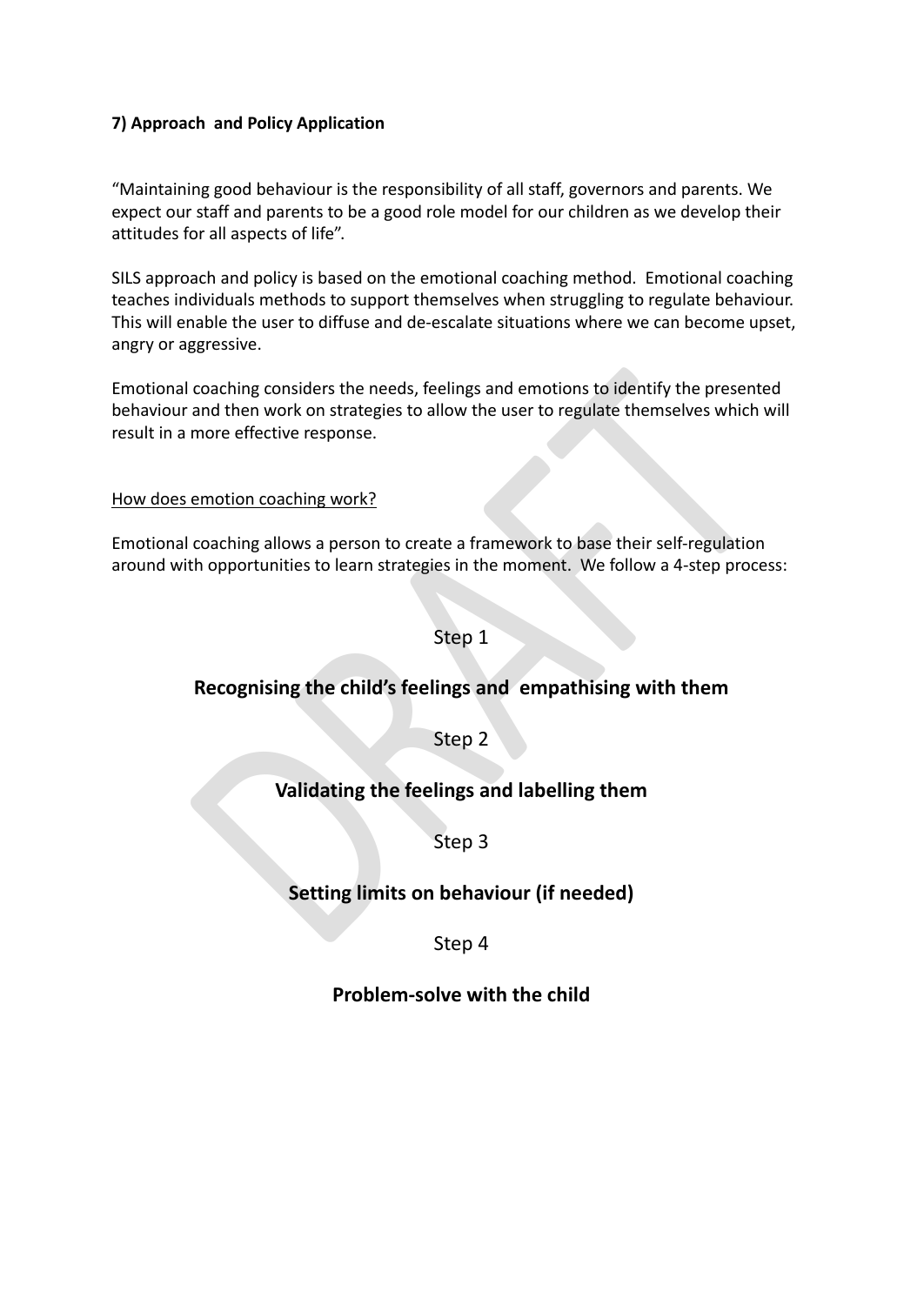The emotional coaching model allows us to greatly reduce the need for a more traditional sanction and reward policy and as such this is reflected below:

| Poor behaviour in school                                                                                                                                                                                                                                                                                                                                                 | Emotional coaching session either at the<br>point of awareness, or at a time when the<br>person is more aware of their emotional<br>need.<br>This may include a session outside of<br>normal school hours. |
|--------------------------------------------------------------------------------------------------------------------------------------------------------------------------------------------------------------------------------------------------------------------------------------------------------------------------------------------------------------------------|------------------------------------------------------------------------------------------------------------------------------------------------------------------------------------------------------------|
|                                                                                                                                                                                                                                                                                                                                                                          |                                                                                                                                                                                                            |
| Assault<br>Prohibited items (or use of)<br><b>Criminal Damage</b><br><b>Bullying</b><br>Theft<br><b>False Fire Alarm Activation</b><br>Persistent breaches of acceptable<br>behaviour                                                                                                                                                                                    | These are examples that fall outside of the<br>boundaries of acceptable behaviour and<br>may potentially lead to an FTE (fix term<br>exclusion) or PEX (permanent exclusion)                               |
| All events regardless of severity will be recorded on our centralised system (SIMS), this<br>information will be used to take positive action in reducing poor behaviour, following the<br>functional behaviour assessment process (APPENDIX 1)                                                                                                                          |                                                                                                                                                                                                            |
| Praise and Reward                                                                                                                                                                                                                                                                                                                                                        |                                                                                                                                                                                                            |
| Positive, regulated behaviour here at SILS is both recognised and celebrated across the<br>school and cohort. This celebration is shared during assemblies, during tutor-time and in<br>the varying review meetings that are held throughout the year. Positive behaviour is<br>recorded via SIMS and can also be conveyed to Parents, families and carers via telephone |                                                                                                                                                                                                            |

## Praise and Reward

Positive, regulated behaviour here at SILS is both recognised and celebrated across the school and cohort. This celebration is shared during assemblies, during tutor-time and in the varying review meetings that are held throughout the year. Positive behaviour is recorded via SIMS and can also be conveyed to Parents, families and carers via telephone call, text message, termly reports or post cards.

There are also opportunities throughout the year to celebrate other aspects of a young person's positive engagement to school and students are encouraged to consider and discuss appropriate rewards for their hard work and commitment to our values.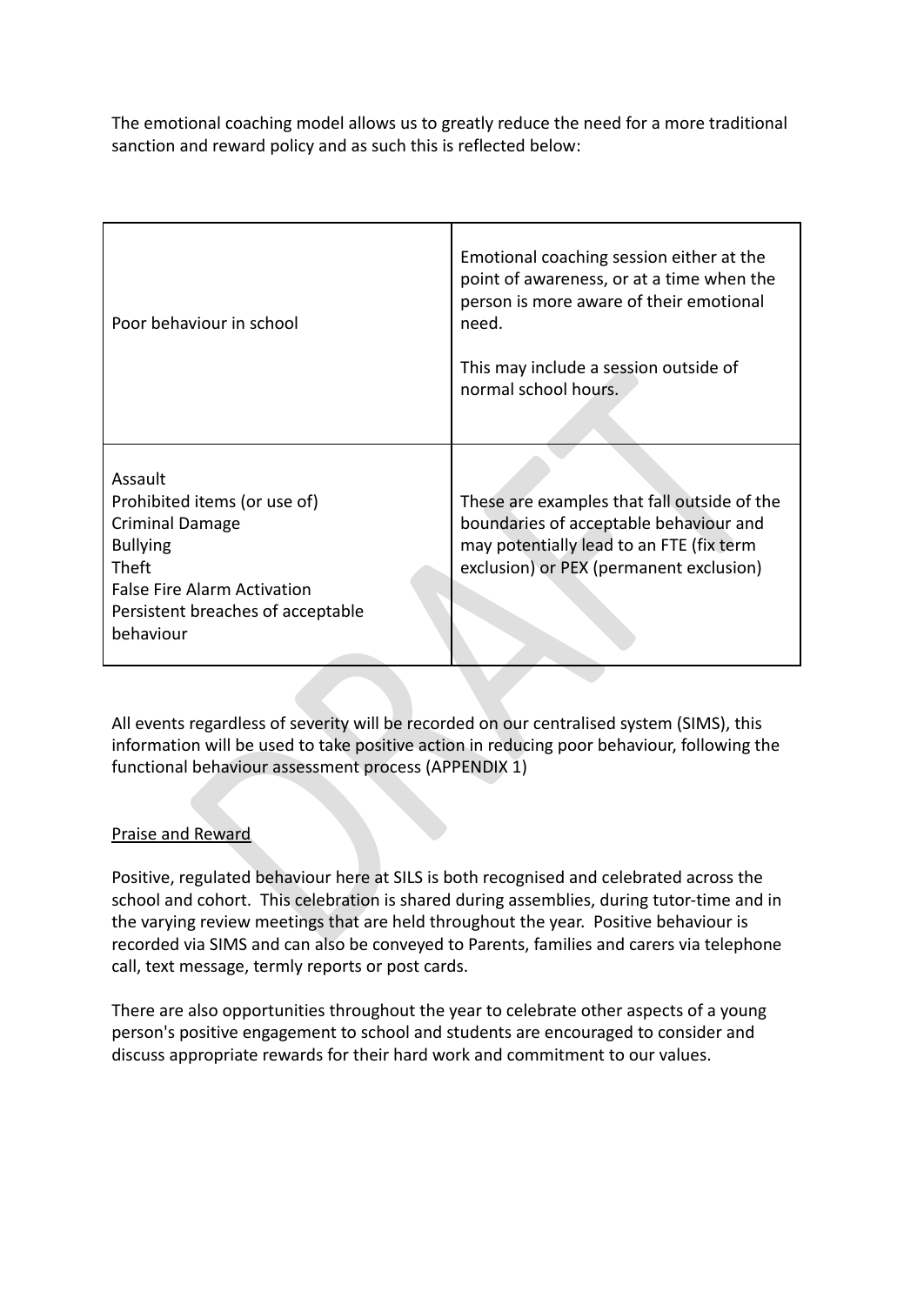## **8) How the school supports staff well-being and reflection**

## **9) Practice and policy review process**

#### **School Review:**

Our behaviour regulation policy is continuously reviewed and assessed for its effectiveness and this is achieved through practice and policy development, identifying strength, weakness or issues related to clarity. As a school we also work closely with other agencies and professionals to further develop our practice and policies here at SILS.

## **10) Successful education at SILS**

We as educators believe that all children should be enabled to flourish and grow in all aspects of their development.

#### We stress the value and importance of Learning

Teachers will explicitly convey the importance and value of education and learning to students.

#### Immerse ourselves in our students' Worlds

achieved through practicle and policy development, identifying strength,<br>or issues related to clarity. As a school we also work closely with other agenc<br>sionals to further develop our practice and policies here at SILS.<br> Teachers attempt to understand what it means to live in the world of their students. They incorporate this knowledge and understanding into the learning opportunities in the classroom.

#### Do more with fewer resources

Teachers do not allow what they do not have to hinder their effort, goals, and visions for their students. They do whatever it takes to succeed; they never give up.

## Reject Deficit Notions

Teachers concentrate on the assets that students bring to the classroom and build on those assets in the learning contexts. They also understand their own assets as teachers and use those as a foundation to bridge learning opportunities in the classroom.

## Understand Equity in Practice

Teachers understand the difference between equality and equity. They work to meet the needs of individual students and realise that their curriculum and instruction may not be the exact same among all students at all times.

#### Build and sustain relationships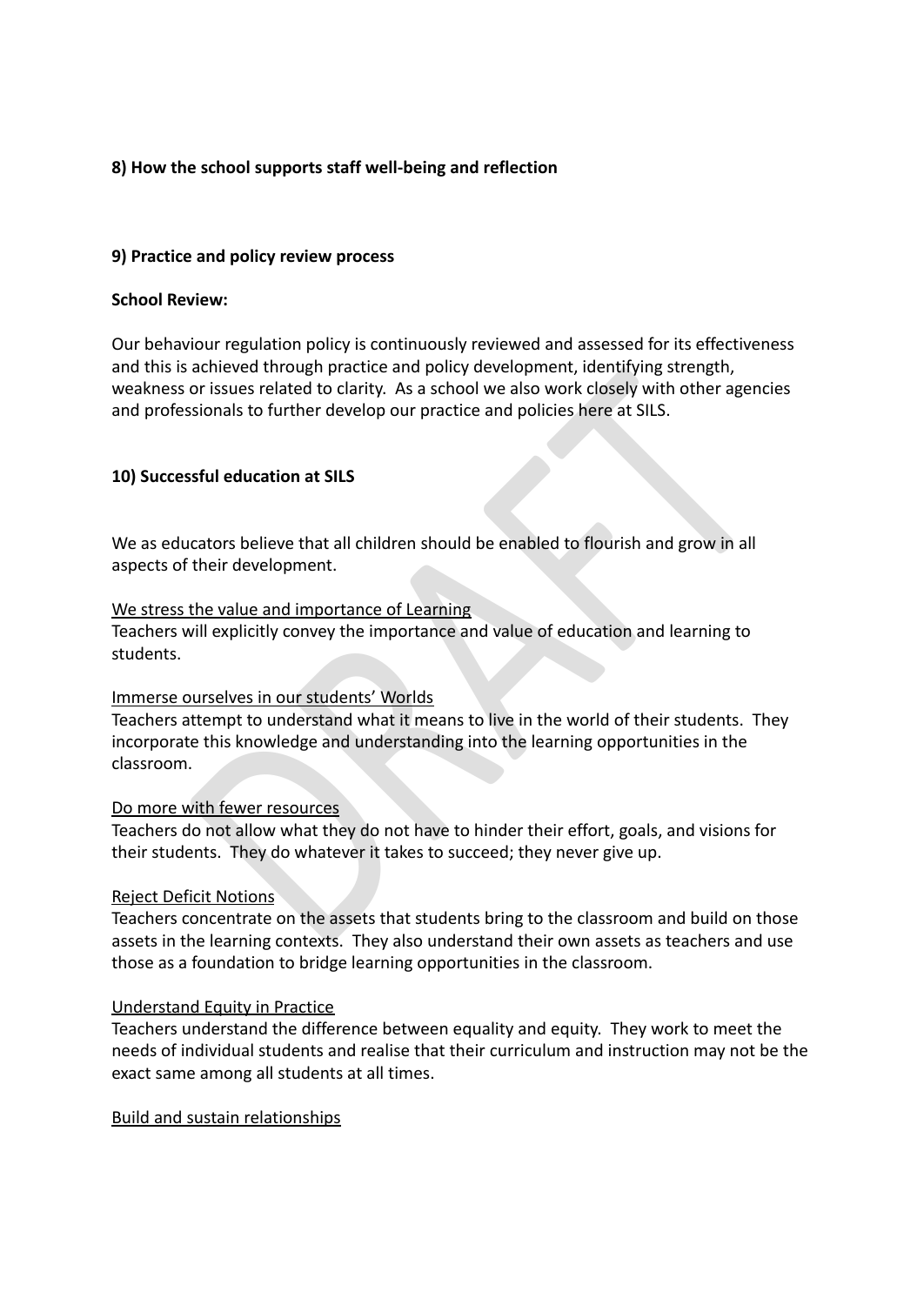Teachers understand that students need to get to know them and that they need to get to know their students. They see their teaching as a family affair and view their students as their own.

#### Provide student entry into our world

Teachers allow students to learn things about them and make connections to show the commonalities that exist between the students and the teachers.

#### Perceive Teaching as Mission and responsibility

Teachers care deeply about their students and develop missions that will allow students to reach their potential.

## Develop critical consciousness

ritical consciousness<br>critique the knowledge and information available. They become conscious in<br>st injustice: they speak out against inequity both inside and outside of the<br>. Teachers critique the knowledge and information available. They become conscious in the fight against injustice: they speak out against inequity both inside and outside of the classroom.